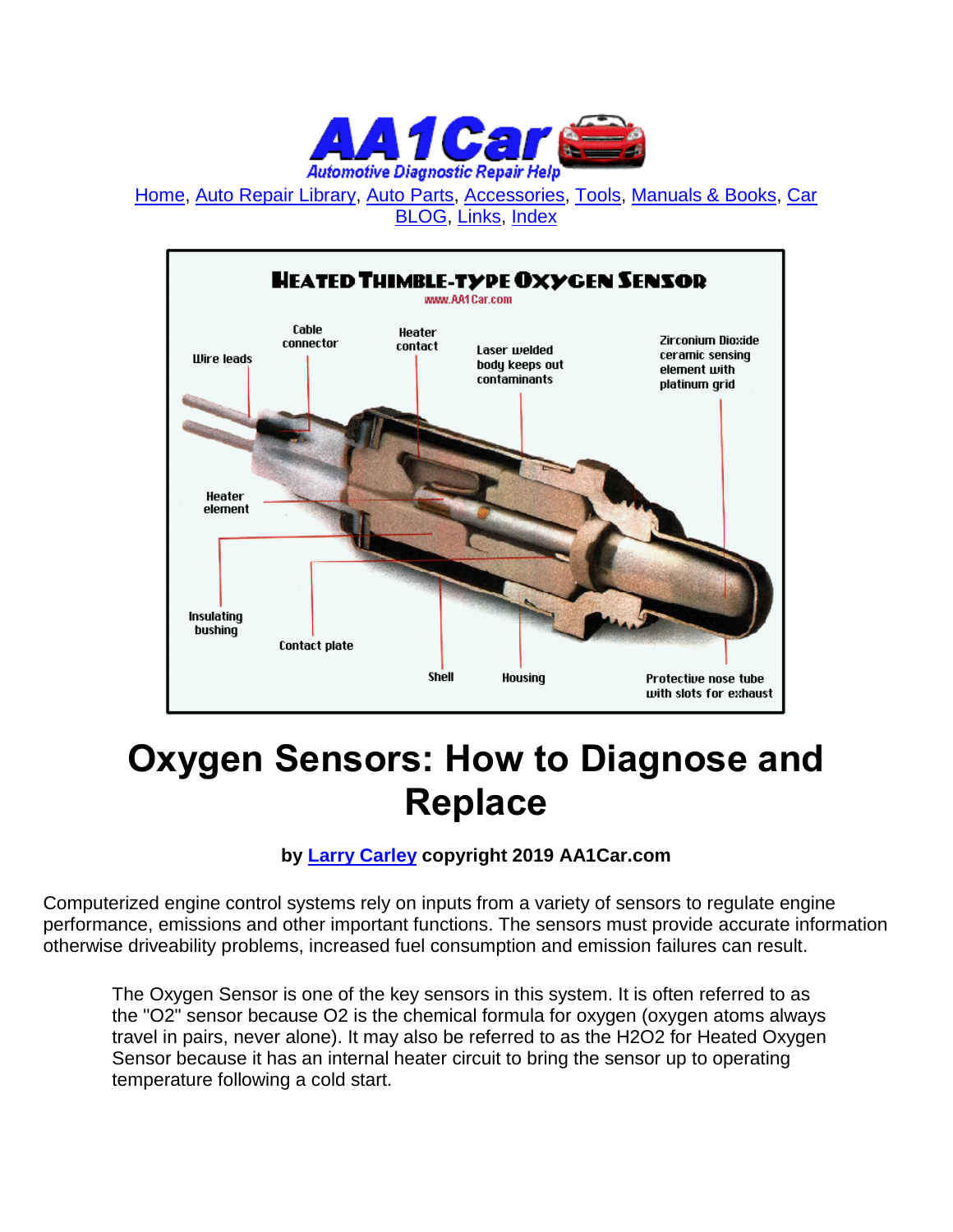The first O2 sensor was introduced in 1976 on a Volvo 240. California vehicles got them next in 1980 when California's emission rules required lower emissions. Federal emission laws made O2 sensors virtually mandatory on all cars and light trucks built since 1981. And now that OBD-II regulations are here (1996 and newer vehicles), many vehicles are now equipped with multiple O2 sensors, some as many as four!

The O2 sensor is mounted in the exhaust manifold to monitor how much unburned oxygen is in the exhaust as the exhaust exits the engine. Monitoring oxygen levels in the exhaust is a way of gauging the fuel mixture. It tells the computer if the fuel mixture is burning rich (less oxygen) or lean (more oxygen).

A lot of factors can affect the relative richness or leanness of the fuel mixture, including air temperature, engine coolant temperature, barometric pressure, throttle position, air flow and engine load. There are other sensors to monitor these factors, too, but the O2 sensor is the master monitor for what is happening with the fuel mixture. Consequently, any problems with the O2 sensor can throw the whole system out of whack.

#### **FUEL MIXTURE FEEDBACK CONTROL LOOP**

The computer uses the oxygen sensor input to regulate the fuel mixture, which is referred to as the fuel "feedback control loop." The computer takes its cues from the O2 sensor and responds by changing the fuel mixture. This produces a corresponding change in the O2 sensor reading. This is referred to as "closed loop" operation because the computer is using the O2 sensor's input to regulate the fuel mixture. The result is a constant flip-flop back and forth from rich to lean which allows the catalytic converter to operate at peak efficiency while keeping the average overall fuel mixture in proper balance to minimize emissions. It is a complicated setup but it works.

When no signal is received from the O2 sensor, as is the case when a cold engine is first started (or the 02 sensor fails), the computer orders a fixed (unchanging) rich fuel mixture. This is referred to as "open loop" operation because no input is used from the O2 sensor to regulate the fuel mixture.

If the engine fails to go into closed loop when the O2 sensor reaches operating temperature, or drops out of closed loop because the O2 sensor signal is lost, the engine will run too rich causing an increase in fuel consumption and emissions. A bad coolant sensor can also prevent the system from going into closed loop because the computer also considers engine coolant temperature when deciding whether or not to go into closed loop.

#### **HOW AN OXYGEN SENSOR WORKS**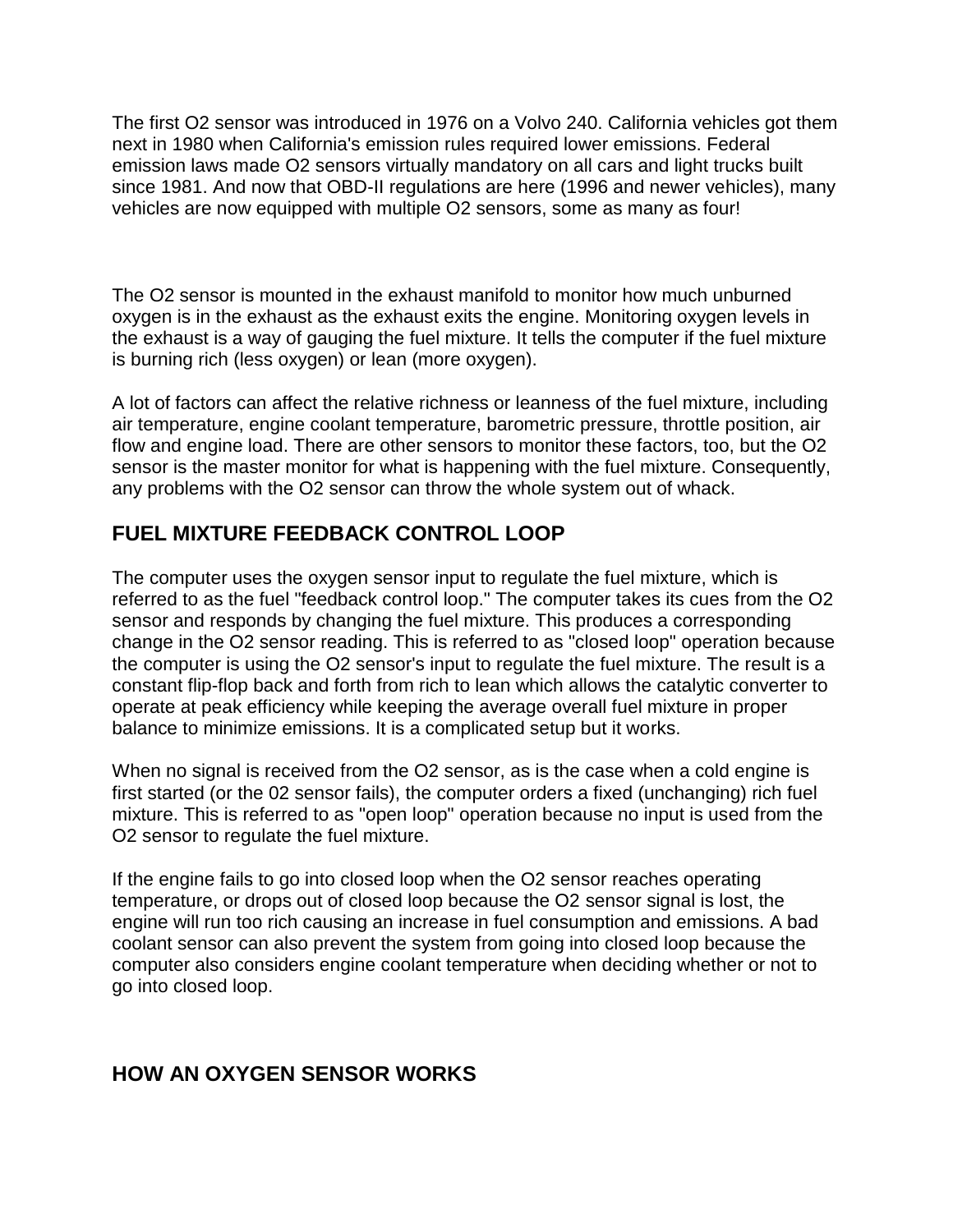The O2 sensor works like a miniature generator and produces its own voltage when it gets hot. Inside the vented cover on the end of the sensor that screws into the exhaust manifold is a zirconium ceramic bulb. The bulb is coated on the outside with a porous layer of platinum. Inside the bulb are two strips of platinum that serve as electrodes or contacts.

The outside of the bulb is exposed to the hot gases in the exhaust while the inside of the bulb is vented internally through the sensor body to the outside atmosphere. Older style oxygen sensors actually have a small hole in the body shell so air can enter the sensor, but newer style O2 sensors "breathe" through their wire connectors and have no vent hole. It is hard to believe, but the tiny amount of space between the insulation and wire provides enough room for air to seep into the sensor (for this reason, grease should never be used on O2 sensor connectors because it can block the flow of air). Venting the sensor through the wires rather than with a hole in the body reduces the risk of dirt or water contamination that could foul the sensor from the inside and cause it to fail.

The difference in oxygen levels between the exhaust and outside air within the sensor causes voltage to flow through the ceramic bulb. The greater the difference, the higher the voltage reading.

An oxygen sensor will typically generate up to about 0.9 volts when the fuel mixture is rich and there is little unburned oxygen in the exhaust. When the mixture is lean, the sensor output voltage will drop down to about 0.2 volts or less. When the air/fuel mixture is balanced or at the equilibrium point of about 14.7 to 1, the sensor will read around .45 volts.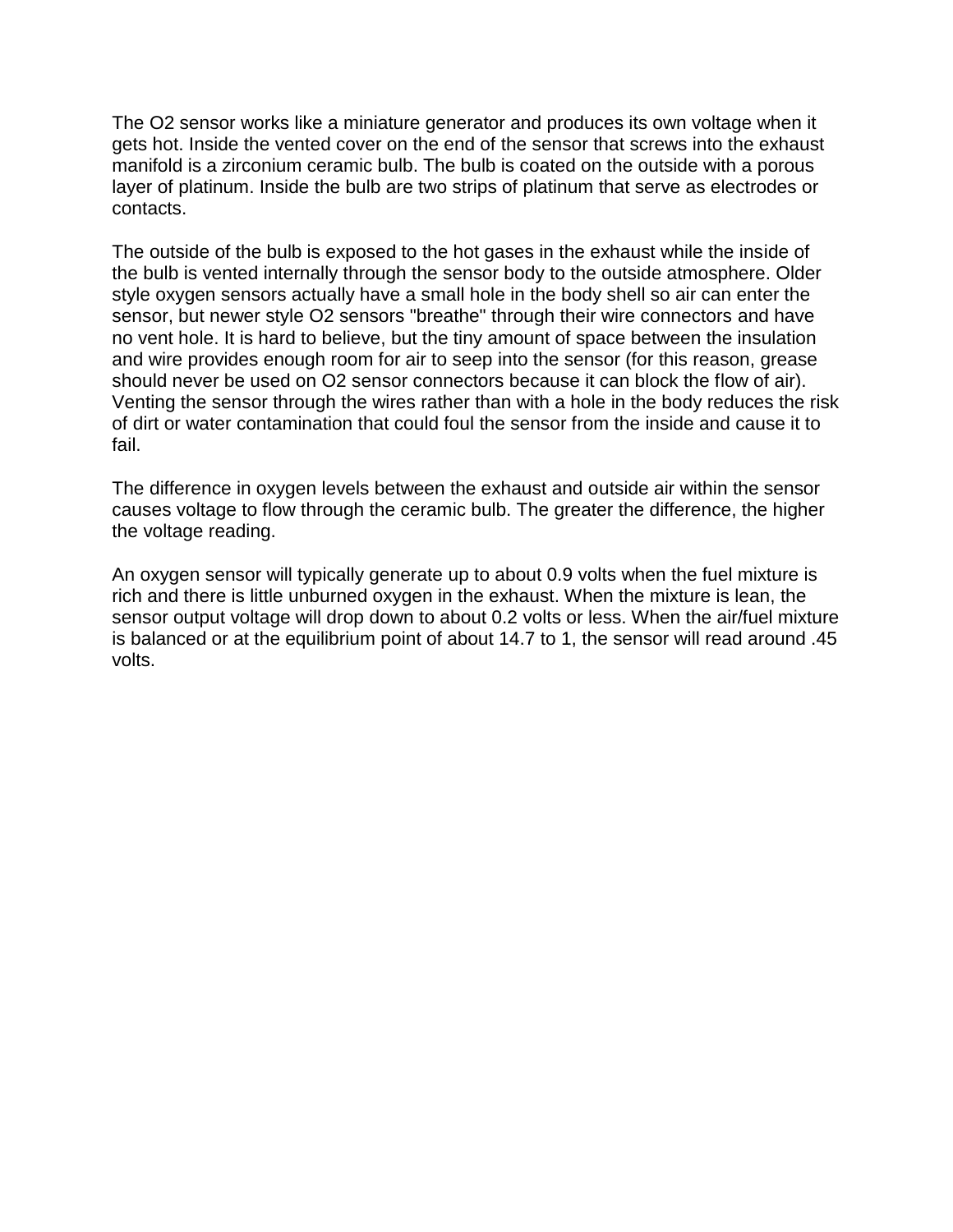

When the computer receives a rich signal (high voltage) from the O2 sensor, it leans the fuel mixture to reduce the sensor's feedback voltage. When the O2 sensor reading goes lean (low voltage), the computer reverses again making the fuel mixture go rich. This constant flip-flopping back and forth of the fuel mixture occurs with different speeds depending on the fuel system. The transition rate is slowest on engines with feedback carburetors, typically once per second at 2500 rpm. Engines with throttle body injection are somewhat faster (2 to 3 times per second at 2500 rpm), while engines with multiport injection are the fastest (5 to 7 times per second at 2500 rpm).

The oxygen sensor must be hot (about 600 degrees or higher) before it will start to generate a voltage signal, so many oxygen sensors have a small heating element inside to help them reach operating temperature more quickly. The heating element can also prevent the sensor from cooling off too much during prolonged idle, which would cause the system to revert to open loop.

Heated O2 sensors are used mostly in newer vehicles and typically have 3 or 4 wires. Older single wire O2 sensors do not have heaters. When replacing an O2 sensor, make sure it is the same type as the original (heated or unheated)

#### **O2 SENSORS AND OBD II**

Starting with a few vehicles in 1994 and 1995, and all 1996 and newer vehicles, the number of oxygen sensors per engine has doubled. A second oxygen sensor is now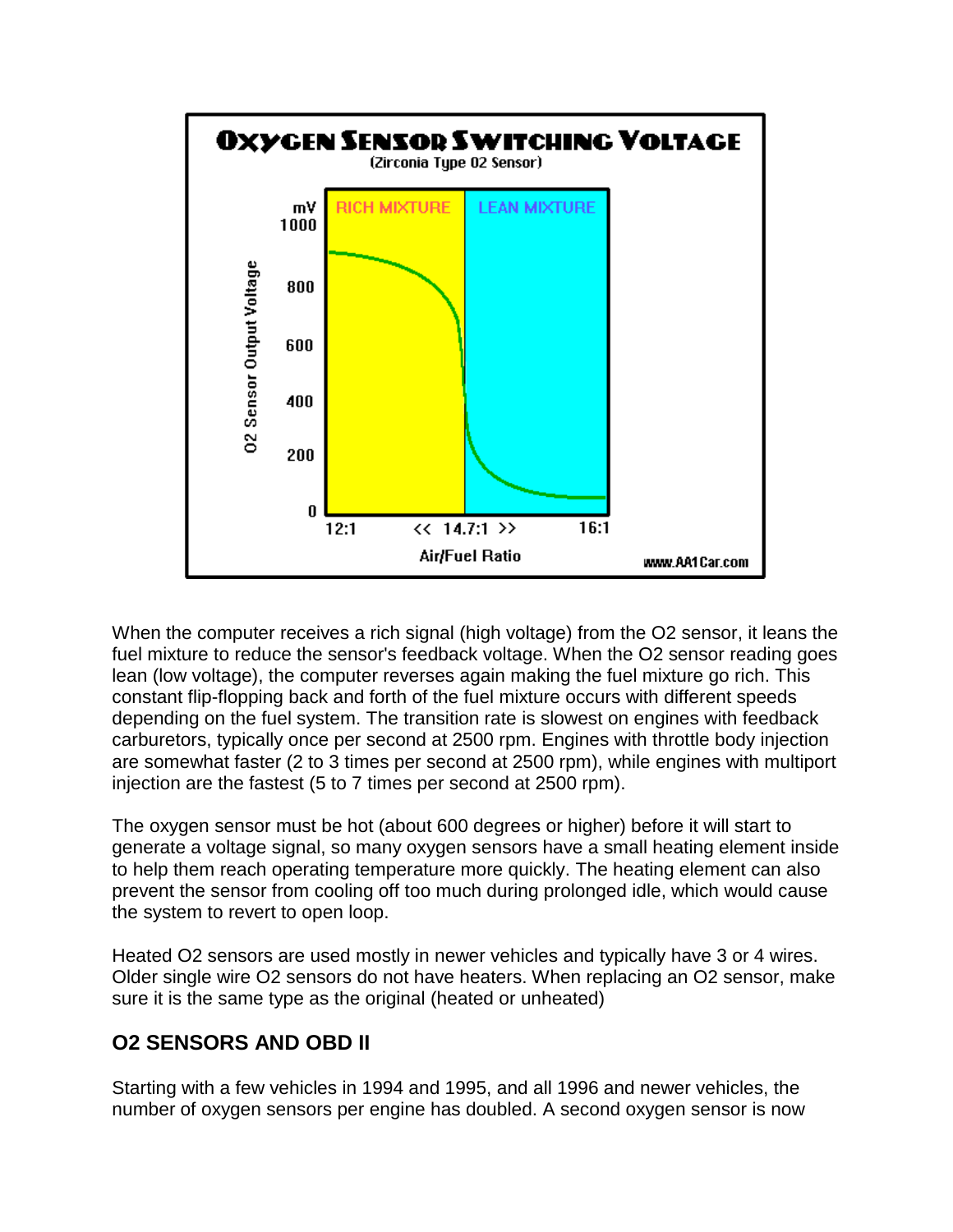used downstream of the catalytic converter to monitor converter operating efficiency. On V6 or V8 engines with dual exhausts, this means up to four O2 sensors (one for each cylinder bank and one after each converter) may be used.



*EFI feedback fuel control uses O2 sensor inputs to control the fuel mixture.*

The OBD II system is designed to monitor the emissions performance of the engine. This includes keeping an eye on anything that might cause emissions to increase. The OBD II system compares the oxygen level readings of the O2 sensors before and after the converter to see if the converter is reducing the pollutants in the exhaust. If it sees little or no change in oxygen level readings, it means the converter is not working properly. This will cause the Malfunction Indicator Lamp (MIL) to come on.

#### **OXYGEN SENSOR DIAGNOSIS**

O2 sensors are amazingly rugged considering the operating environment they live in. But O2 sensors do wear out and eventually have to be replaced.

The performance of the O2 sensor tends to diminish with age as contaminants accumulate on the sensor tip and gradually reduce its ability to produce voltage. This kind of deterioration can be caused by a variety of substances that find their way into the exhaust such as lead, silicone, sulfur, oil ash and even some fuel additives. The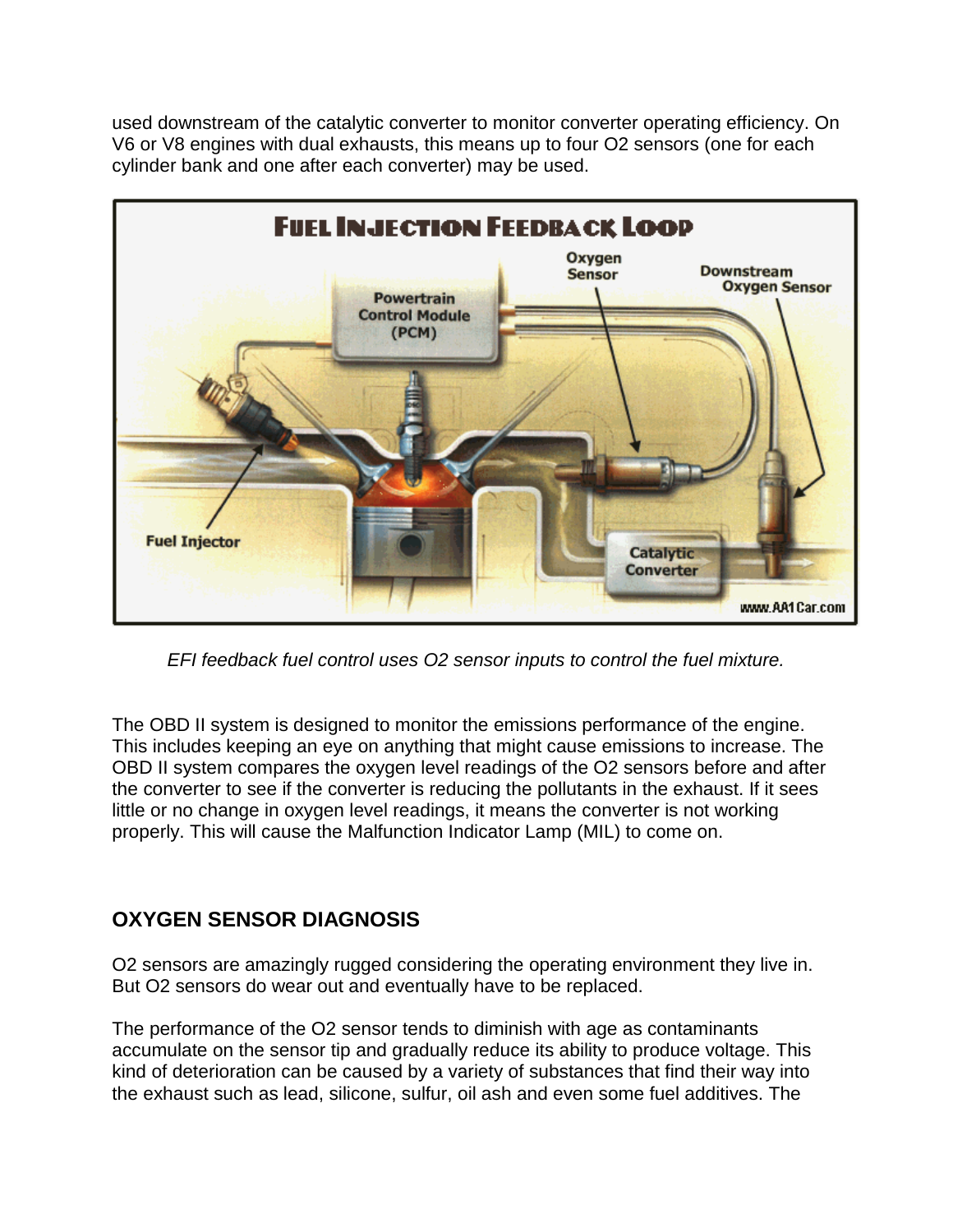sensor can also be damaged by environmental factors such as water, splash from road salt, oil and dirt.

As the sensor ages and becomes sluggish, the time it takes to react to changes in the air/fuel mixture slows down which causes emissions to go up. This happens because the flip-flopping of the fuel mixture is slowed down which reduces converter efficiency. The effect is more noticeable on engines with multiport fuel injection (MFI) than electronic carburetion or throttle body injection because the fuel ratio changes much more rapidly on MFI applications.

If the sensor dies altogether, the result can be a fixed, rich fuel mixture. Default on most fuel injected applications is mid-range after three minutes. This causes a big jump in fuel consumption as well as emissions. And if the converter overheats because of the rich mixture, it may suffer damage.

One EPA study found that 70% of the vehicles that failed an I/M 240 emissions test needed a new O2 sensor.

Most O2 sensor problems will cause the OBD II system to set one or more diagnostic trouble codes (DTCs) and turn on the Check Engine light. These are the OBD codes associated with O2 sensor faults:

#### **OXYGEN SENSOR TROUBLE CODES**

P0030....HO2S Heater Control Circuit Bank 1 Sensor 1 P0031....HO2S Heater Control Circuit Low Bank 1 Sensor 1 P0032....HO2S Heater Control Circuit High Bank 1 Sensor 1 P0033....Turbo Charger Bypass Valve Control Circuit P0034....Turbo Charger Bypass Valve Control Circuit Low P0035....Turbo Charger Bypass Valve Control Circuit High P0036....HO2S Heater Control Circuit Bank 1 Sensor 2 P0037....HO2S Heater Control Circuit Low Bank 1 Sensor 2 P0038....HO2S Heater Control Circuit High Bank 1 Sensor 2 P0042....HO2S Heater Control Circuit Bank 1 Sensor 3 P0043....HO2S Heater Control Circuit Low Bank 1 Sensor 3 P0044....HO2S Heater Control Circuit High Bank 1 Sensor 3 P0050....HO2S Heater Control Circuit Bank 2 Sensor 1 P0051....HO2S Heater Control Circuit Low Bank 2 Sensor 1 P0052....HO2S Heater Control Circuit High Bank 2 Sensor 1 P0056....HO2S Heater Control Circuit Bank 2 Sensor 2 P0057....HO2S Heater Control Circuit Low Bank 2 Sensor 2 P0058....HO2S Heater Control Circuit High Bank 2 Sensor 2 P0062....HO2S Heater Control Circuit Bank 2 Sensor 3 P0063....HO2S Heater Control Circuit Low Bank 2 Sensor 3 P0064....HO2S Heater Control Circuit High Bank 2 Sensor 3 P0130....O2 Sensor Circuit Bank 1 Sensor 1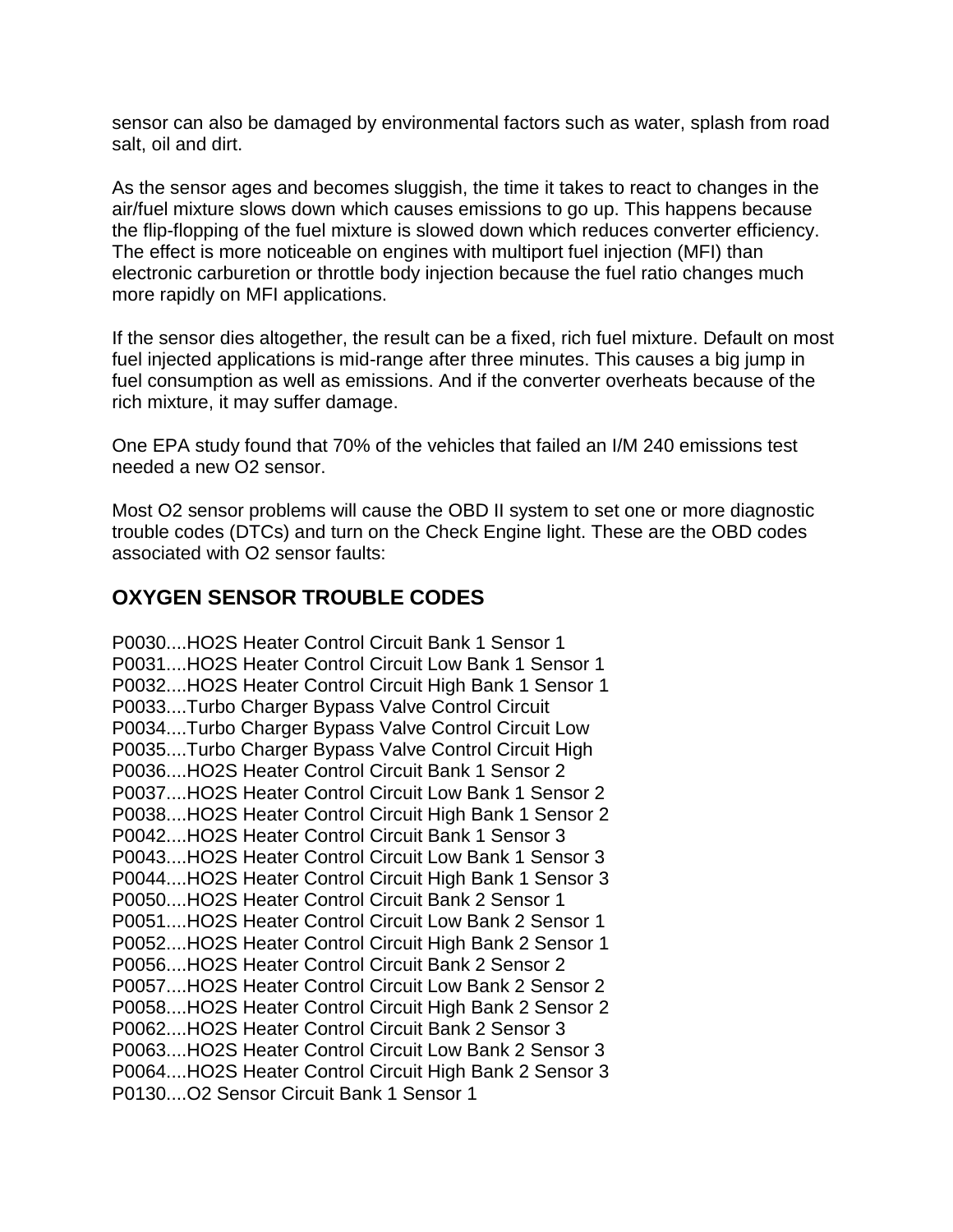P0131....O2 Sensor Circuit Low Voltage Bank 1 Sensor 1 P0132....O2 Sensor Circuit High Voltage Bank 1 Sensor 1 P0133....O2 Sensor Circuit Slow Response Bank 1 Sensor 1 P0134....O2 Sensor Circuit No Activity Detected Bank 1 Sensor 1 P0135....O2 Sensor Heater Circuit Bank 1 Sensor 1 P0136....O2 Sensor Circuit Malfunction Bank 1 Sensor 2 P0137....O2 Sensor Circuit Low Voltage Bank 1 Sensor 2 P0138....O2 Sensor Circuit High Voltage Bank 1 Sensor 2 P0139....O2 Sensor Circuit Slow Response Bank 1 Sensor 2 P0140....O2 Sensor Circuit No Activity Detected Bank 1 Sensor 2 P0141....O2 Sensor Heater Circuit Bank 1 Sensor 2 P0142....O2 Sensor Circuit Malfunction Bank 1 Sensor 3 P0143....O2 Sensor Circuit Low Voltage Bank 1 Sensor 3 P0144....O2 Sensor Circuit High Voltage Bank 1 Sensor 3 P0145....O2 Sensor Circuit Slow Response Bank 1 Sensor 3 P0146....O2 Sensor Circuit No Activity Detected Bank 1 Sensor 3 P0147....O2 Sensor Heater Circuit Bank 1 Sensor 3

If an O2 sensor is marginally sluggish or is slightly biased rich or lean, it may not set a fault code. The only way to know if the O2 sensor is functioning normally is to check its responsiveness to changes in the air/fuel mixture. You can read the O2 sensor's voltage output with a scan tool or digital voltmeter, but the transitions are hard to see because the numbers jump around so much. The best way to observe O2 sensor output voltage changes is with a Digital Storage Oscilloscope (DSO). A scope will display the sensor voltage output as a wavy line that shows both it's amplitude (minimum and maximum voltage) as well as its frequency (transition rate from rich to lean).



*Oxygen sensor scope patterns.*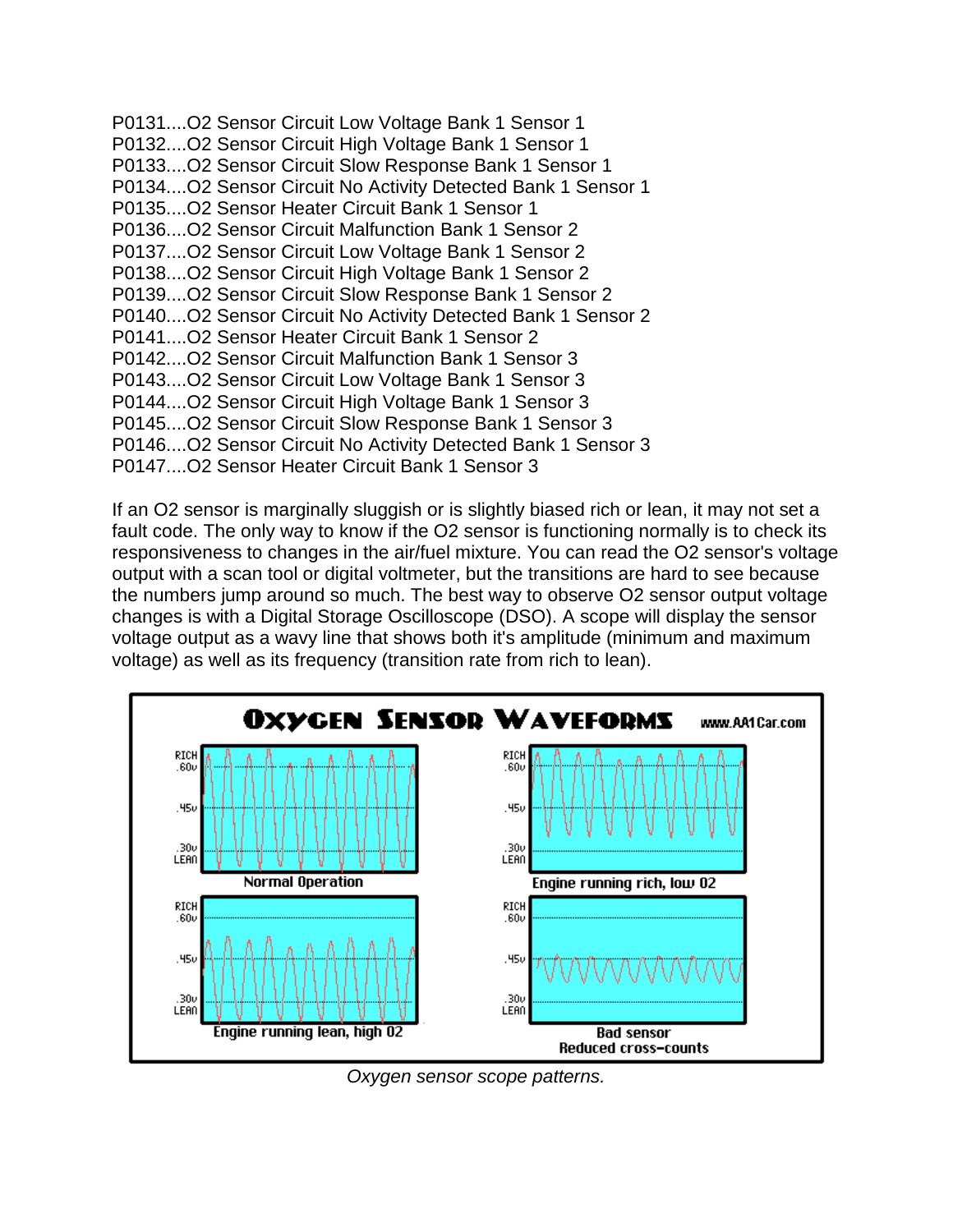A good O2 sensor should produce an oscillating waveform at idle that makes voltage transitions from near minimum (0.1 v) to near maximum (0.9v). Making the fuel mixture artificially rich by feeding propane into the intake manifold should cause the sensor to respond almost immediately (within 100 milliseconds) and go to maximum (0.9v) output. Creating a lean mixture by opening a vacuum line should cause the sensor output to drop to its minimum (0.1v) value. If the sensor does not flip-flop back and forth quickly enough, it may indicate a need for replacement.

If the O2 sensor circuit opens, shorts or goes out of range, it may set a fault code and illuminate the Check Engine or Malfunction Indicator Lamp. If additional diagnosis reveals the sensor is defective, replacement is required. But many O2 sensors that are badly degraded continue to work well enough not to set a fault code, but not well enough to prevent an increase in emissions and fuel consumption. The absence of a fault code or warning lamp, therefore, does not mean the O2 sensor is functioning properly. The sensor may be lazy, or biased rich or lean.

A company called [Lenehan Research m](http://www.lenehanresearch.com/)akes a handheld O2 sensor tester that checks the response time of the O2 sensor to show if it is good or bad. The tester requires the oxygen sensor to jump from below 175mV to above 800mV in less than 100mS when the throttle is snapped. If the sensor does not respond quickly enough it fails the test. The tester also shows closed loop operation on a fast, ultra-bright, colored 10 LED display, and tests the PCM control of the fuel feedback control system.



#### **OXYGEN SENSOR REPLACEMENT**

Any O2 sensor that is defective obviously needs to be replaced. But there may also be benefits to replacing the O2 sensor periodically for preventative maintenance. Replacing an aging O2 sensor that has become sluggish can restore peak fuel efficiency, minimize exhaust emissions and prolong the life of the converter.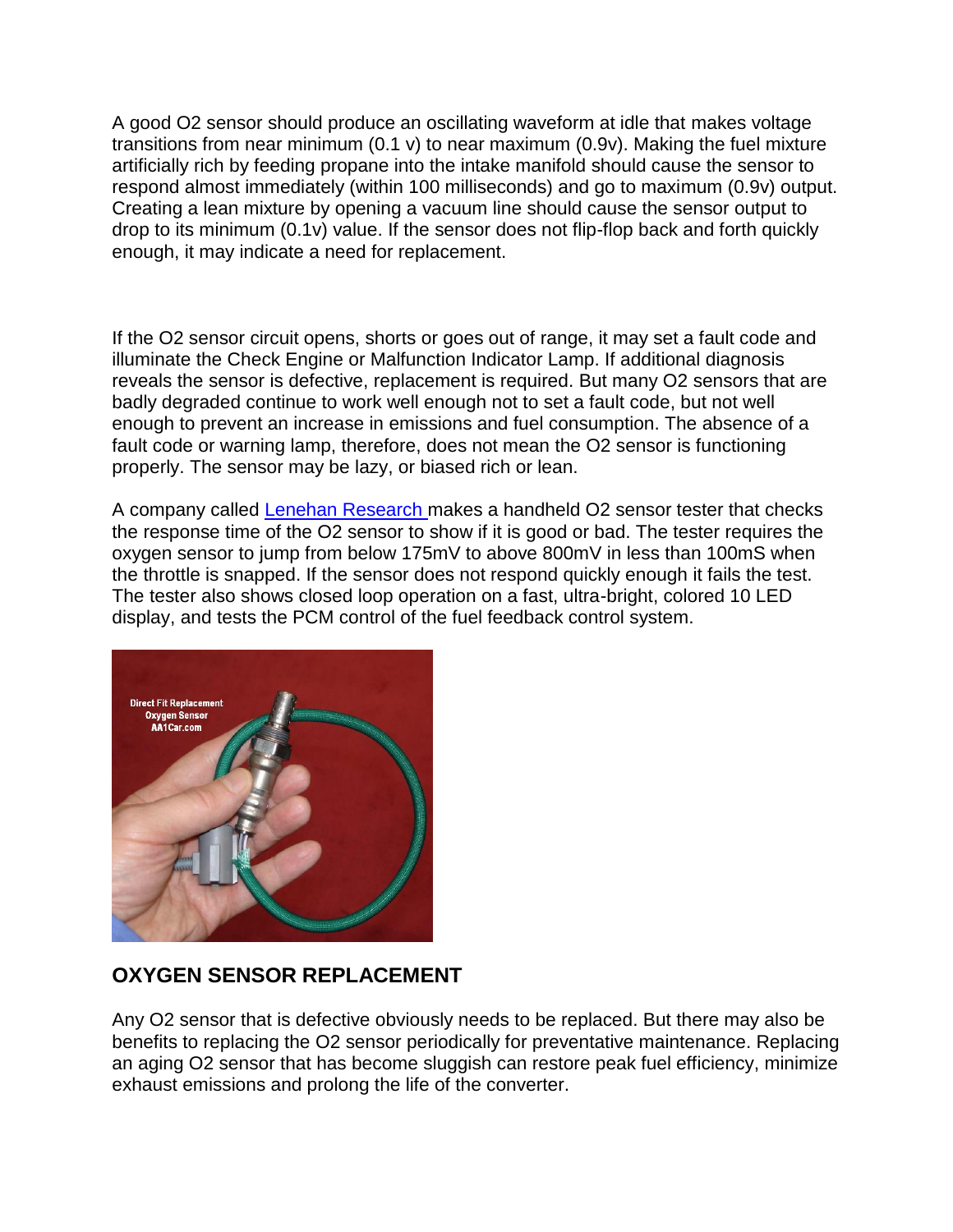Unheated 1 or 2 wire wire O2 sensors on 1976 through early 1990s vehicles can be replaced every 30,000 to 50,000 miles. Heated 3 and 4-wire O2 sensors on mid-1980s through mid-1990s applications can be changed every 60,000 miles. On OBD II equipped vehicles (1996 & up), a replacement interval of 100,000 miles can be recommended.

The oxygen sensor can be removed from the exhaust manifold using a special oxygen sensor socket (which has a cutout to clear the wires), or a 22mm socket. The sensor will come out easier if the engine is slightly warm but not hot to the touch. Place the socket over the sensor and turn counterclockwise to loosen it. If it is frozen, apply penetrating oil and heat around the base of the sensor.

When installing a new "direct fit" or OEM oxygen sensor, the wiring connector on the new sensor will plug into the connector with no modifications needed. But if you are installing a "universal" oxygen sensor, the original wiring connector will have to be cut off so the wires on the new sensor can be spliced to the wires that went to the connector. With 4-wire sensors, one wire is the signal wire, one is ground, and the other two are for the heater circuit. The wires are color coded, but the colors on the universal sensor probably won't match those on the original sensor. See the chart below from the color coding used on various brands of oxygen sensors:

|                                                                        | <b>COLOR CODES FOR</b><br><b>4-WIRE OXYGEN SENSORS</b> |               |               |               |
|------------------------------------------------------------------------|--------------------------------------------------------|---------------|---------------|---------------|
|                                                                        | <b>SIGNAL</b>                                          | <b>GROUND</b> | HEATER        | <b>HEATER</b> |
| <b>AC DELCO</b>                                                        | <b>PURPLE</b>                                          | TAN           | <b>BROWN</b>  | <b>BROWN</b>  |
| <b>BOSCH</b>                                                           | <b>BLACK</b>                                           | GREY          | <b>WHITE</b>  | <b>WHITE</b>  |
| BWD 1                                                                  | <b>BLACK</b>                                           | GREY          | <b>WHITE</b>  | <b>WHITE</b>  |
| BWD <sub>2</sub>                                                       | <b>PURPLE</b>                                          | GREY          | <b>WHITE</b>  | <b>WHITE</b>  |
| BWD <sub>3</sub>                                                       | <b>PURPLE</b>                                          | <b>TAN</b>    | <b>BROWN</b>  | <b>BROWN</b>  |
| <b>DELPHI1</b>                                                         | <b>PURPLE</b>                                          | <b>TAN</b>    | <b>BROWN</b>  | <b>BROWN</b>  |
| DELPHI <sub>2</sub>                                                    | <b>BLACK</b>                                           | GREY          | <b>PURPLE</b> | <b>WHITE</b>  |
| <b>DENSO</b>                                                           | <b>BLUE</b>                                            | <b>WHITE</b>  | <b>BLACK</b>  | <b>BLACK</b>  |
| <b>HONDA1</b>                                                          | <b>WHITE</b>                                           | <b>GREEN</b>  | <b>BLACK</b>  | <b>BLACK</b>  |
| <b>HONDA 2</b>                                                         | <b>BLUE</b>                                            | <b>WHITE</b>  | <b>BLACK</b>  | <b>BLACK</b>  |
| <b>NTK</b>                                                             | <b>BLACK</b>                                           | <b>GREY</b>   | <b>WHITE</b>  | <b>WHITE</b>  |
| SMP/STD                                                                | <b>BLACK</b>                                           | <b>GREY</b>   | <b>WHITE</b>  | <b>WHITE</b>  |
| TOYOTA                                                                 | <b>BLUE</b>                                            | <b>WHITE</b>  | <b>BLACK</b>  | <b>BLACK</b>  |
| Refer to OEM wiring diagram to make sure wires are connected correctly |                                                        |               | AA1Car.com    |               |

*Typical oxygen sensor wiring color codes.*

### **Oxygen Sensor Q & A**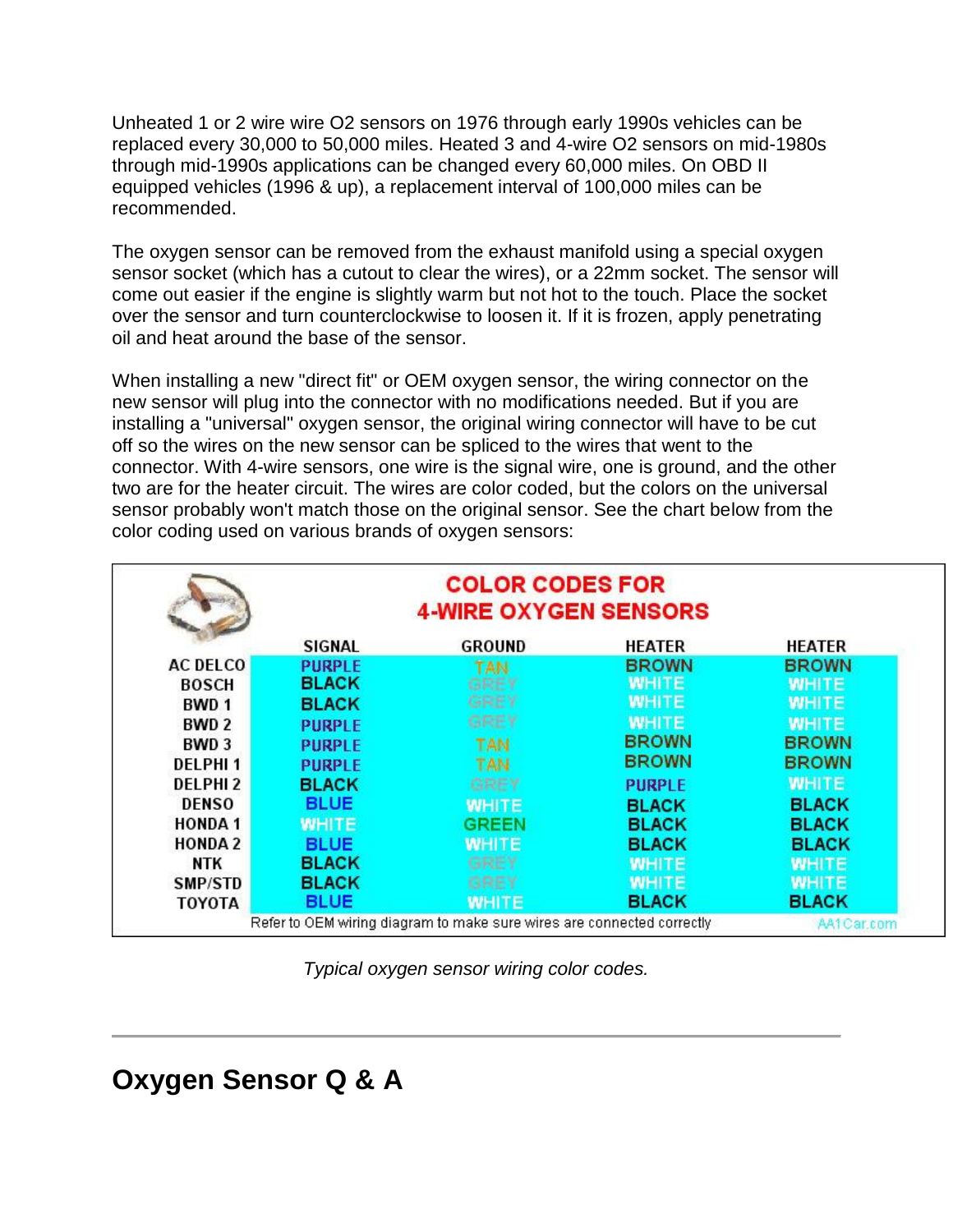#### **How many oxygen sensors are on today's engines?**

It depends on the model year and type of engine. On most four and straight six cylinder engines, there is usually a single oxygen sensor mounted in the exhaust manifold. On V6, V8 and V10 engines, there are usually two oxygen sensors, one in each exhaust manifold. This allows the computer to monitor the air/fuel mixture from each bank of cylinders.

On later model vehicles with OBD II (some 1993 and '94 models, and all 1995 and newer models), one or two additional oxygen sensors are also mounted in or behind the catalytic converter to monitor converter efficiency. These are referred to as the downstream O2 sensors, and thee will be one for each converter if the engine has dual exhausts with separate converters.

#### **How are the oxygen sensors identified on a scan tool?**

When displayed on a scan tool, the right and left upstream oxygen sensors are typically labeled Bank 1, Sensor 1 and Bank 2, Sensor 1. The Bank 1 sensor will always be on the same side of a V6 or V8 engine as cylinder number one.

On a scan tool, the downstream sensor on a four or straight six cylinder engine with single exhaust is typically labeled Bank 1, Sensor 2. On a V6, V8 or V10 engine, the downstream O2 sensor might be labeled Bank 1 or Bank 2, Sensor 2. If a V6, V8 or V10 engine has dual exhausts with dual converters, the downstream O2 sensors would be labeled Bank 1, Sensor 2 and Bank 2, Sensor 2. Or, the downstream oxygen sensor might be labeled Bank 1 Sensor 3 if the engine has two upstream oxygen sensors in the exhaust manifold (some do to more accurately monitor emissions).

It's important to know how the O2 sensors are identified because a diagnostic trouble code that indicates a faulty O2 sensor requires a specific sensor to be replaced. Bank 1 Sensor 1 might be the back O2 sensor on a transverse V6, or it might be the one on the front exhaust manifold. What's more, the O2 sensors on a transverse engine might be labeled differently than those on a rear-wheel drive application. There is not a lot of consistency as from one vehicle manufacturer to another as to how O2 sensors are labeled, so always refer to the OEM service literature to find out which sensor is Bank 1 Sensor 1 and which one is Bank 2 Sensor 1. This information can be difficult to find. Some OEMs clearly identify which O2 sensor is which but others do not. If in doubt, call a dealer and ask somebody in the service department.

For Oxygen Sensor Locations, [Click Here.](http://www.aa1car.com/library/oxygen_sensor_locations.htm)

#### **How does a downstream O2 sensor monitor converter efficiency?**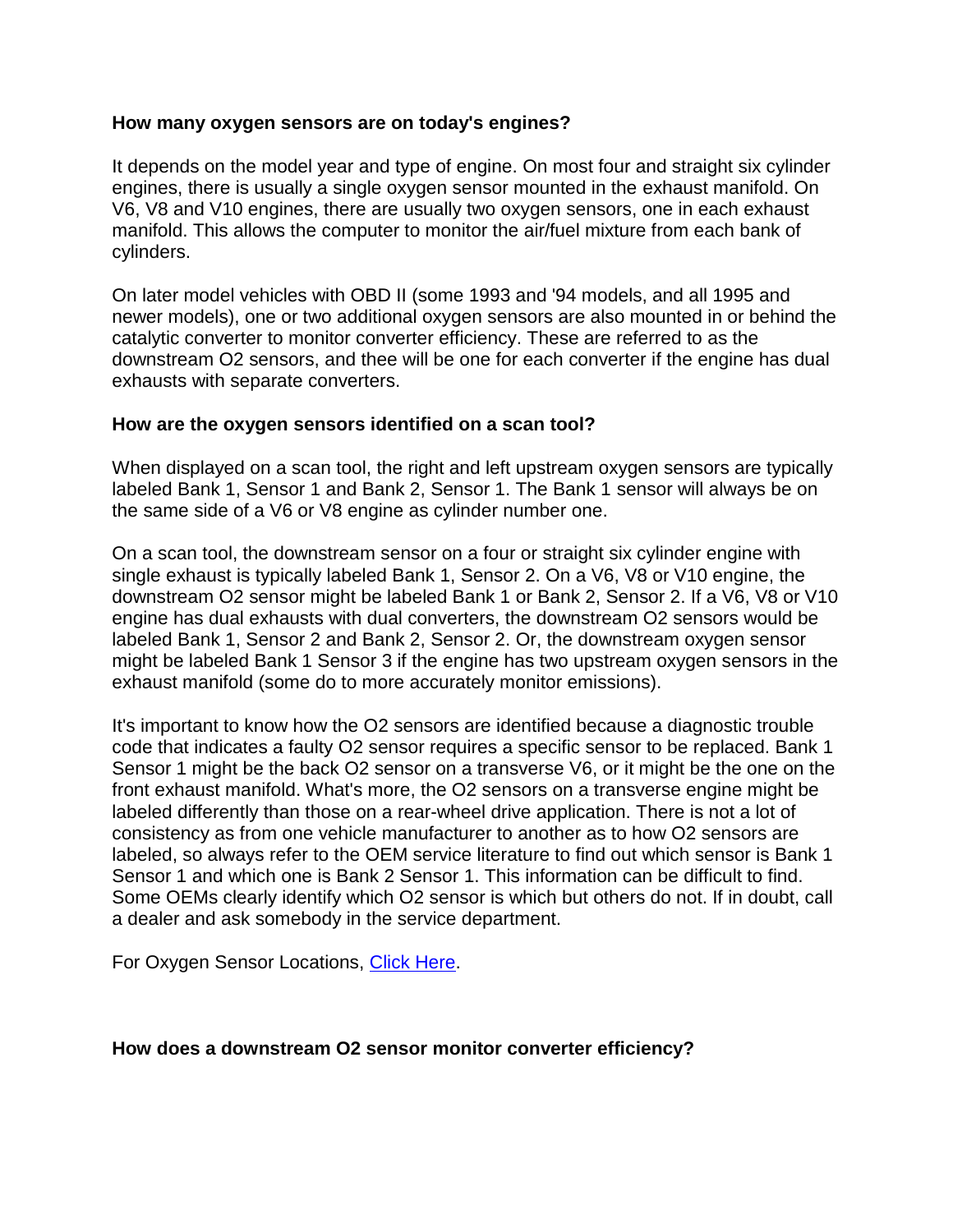A downstream oxygen sensor in or behind the catalytic converter works exactly the same as an upstream O2 sensor in the exhaust manifold. The sensor produces a voltage that changes when the amount of unburned oxygen in the exhaust changes. If the O2 sensor is a traditional zirconia type sensor, the voltage output drops to about 0.2 volts when the fuel mixture is lean (more oxygen in the exhaust). When the fuel mixture is rich (less oxygen in the exhaust), the sensor's output jumps up to a high of about 0.9 volts. The high or low voltage signal tells the PCM the fuel mixture is rich or lean.

On some newer vehicles, a new type of [Wide Ratio Air Fuel \(WRAF\) Sensor](http://www.aa1car.com/library/wraf.htm) is used. Instead of producing a high or low voltage signal, the signal changes in direct proportion to the amount of oxygen in the exhaust. This provides a more precise measurement for better fuel control. These sensors are also called wideband oxygen sensors because they can read very lean air/fuel mixtures.

The OBD II system monitors converter efficiency by comparing the upstream and downstream oxygen sensor signals. If the converter is doing its job and is reducing the pollutants in the exhaust, the downstream oxygen sensor should show little activity (few lean-to-rich transitions, which are also called "crosscounts"). The sensor's voltage reading should also be fairly steady (not changing up or down), and average 0.45 volts or higher.

If the signal from the downstream oxygen sensor starts to mirror that from the upstream oxygen sensor(s), it means converter efficiency has dropped off and the converter isn't cleaning up the pollutants in the exhaust. The threshold for setting a diagnostic trouble code (DTC) and turning on the Malfunction Indicator Lamp (MIL) is when emissions are estimated to exceed federal limits by 1.5 times. See [Troubleshooting a P0420 Catalyst](http://www.aa1car.com/library/p0420_dtc.htm)  [Code](http://www.aa1car.com/library/p0420_dtc.htm) for more info about converter problems.

If converter efficiency had declined to the point where the vehicle may be exceeding the pollution limit, the PCM will turn on the Malfunction Indicator Lamp (MIL) and set a diagnostic trouble code. At that point, additional diagnosis may be needed to confirm the failing converter. If the upstream and downstream O2 sensors are functioning properly and show a drop off in converter efficiency, the converter must be replaced to restore emissions compliance. The vehicle will not pass an OBD II emissions test if there are any converter codes in the PCM.

#### **What's the difference between a "heated" and "unheated" oxygen sensor?**

Heated oxygen sensors have an internal heater circuit that brings the sensor up to operating temperature more quickly than an unheated sensor. An oxygen sensor must be hot (about 600 to 650 degrees F) before it will generate a voltage signal. The hot exhaust from the engine will provide enough heat to bring an O2 sensor up to operating temperature, but it make take several minutes depending on ambient temperature, engine load and speed. During this time, the fuel feedback control system remains in "open loop" and does not use the O2 sensor signal to adjust the fuel mixture. This typically results in a rich fuel mixture, wasted fuel and higher emissions.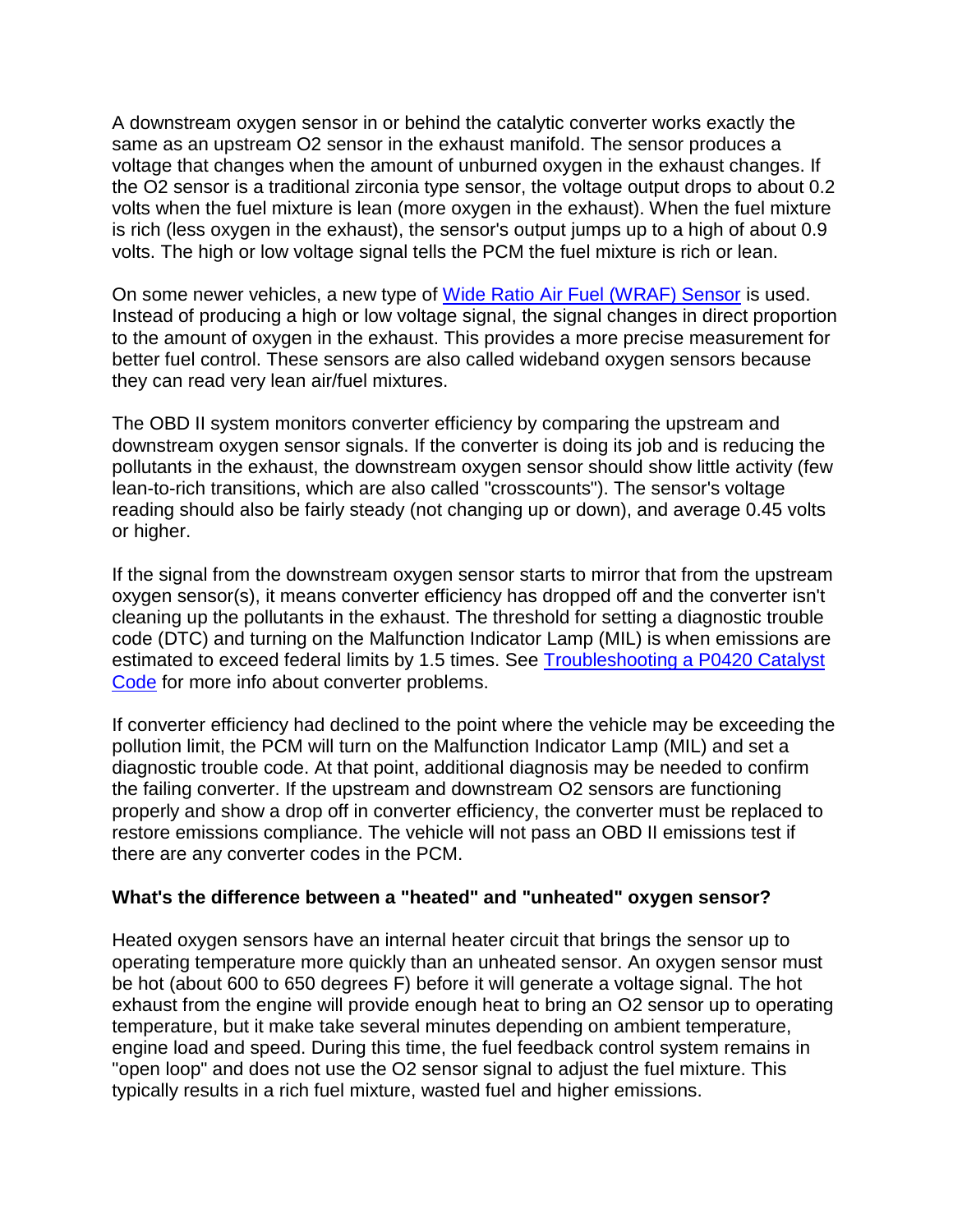By adding an internal heater circuit to the oxygen sensor, voltage can be routed through the heater as soon as the engine starts to warm up the sensor. The heater element is a resistor that glows red hot when current passes through it. The heater will bring the sensor up to operating temperature within 20 to 60 seconds depending on the sensor, and also keep the oxygen sensor hot even when the engine is idling for a long period of time.

Heated O2 sensors typically have two-three or four wires (the extra wires are for the heater circuit). Note: Replacement O2 sensors must have the same number of wires as the original, and have the same internal resistance.

The OBD II system also monitors the heater circuit and will set a trouble code if the heater circuit inside the O2 sensor is defective. The heater is part of the sensor and cannot be replaced separately, so if the heater circuit is open or shorted and the problem is not in the external wiring or sensor connector, the O2 sensor must be replaced.





**[Click Here to Learn More about Sensor Guide](http://www.aa1car.com/carleyware/index.htm)**